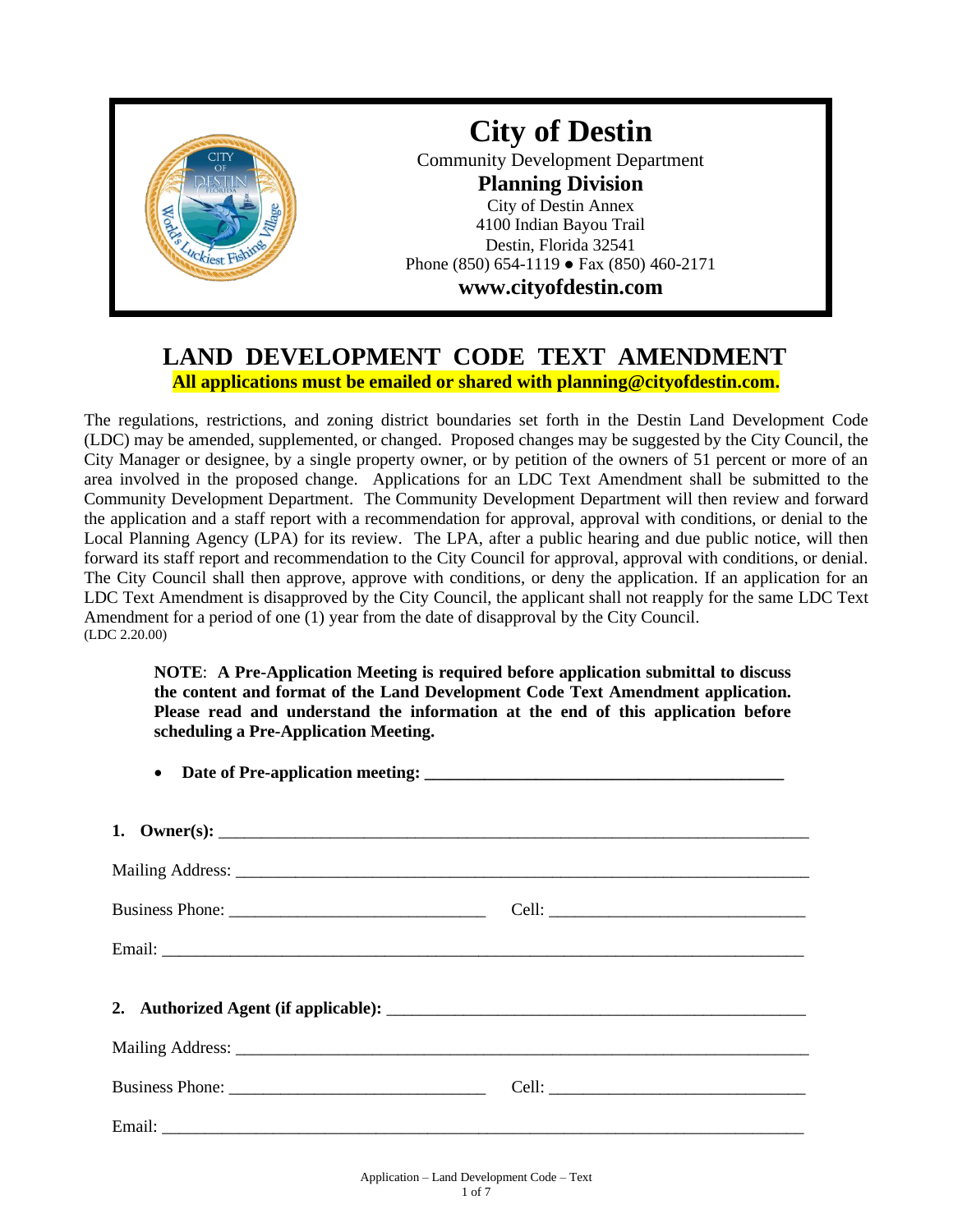## 3. Proposed Land Development Code Text Amendment

Please provide a general description, explaining why this amendment is necessary and/or appropriate.

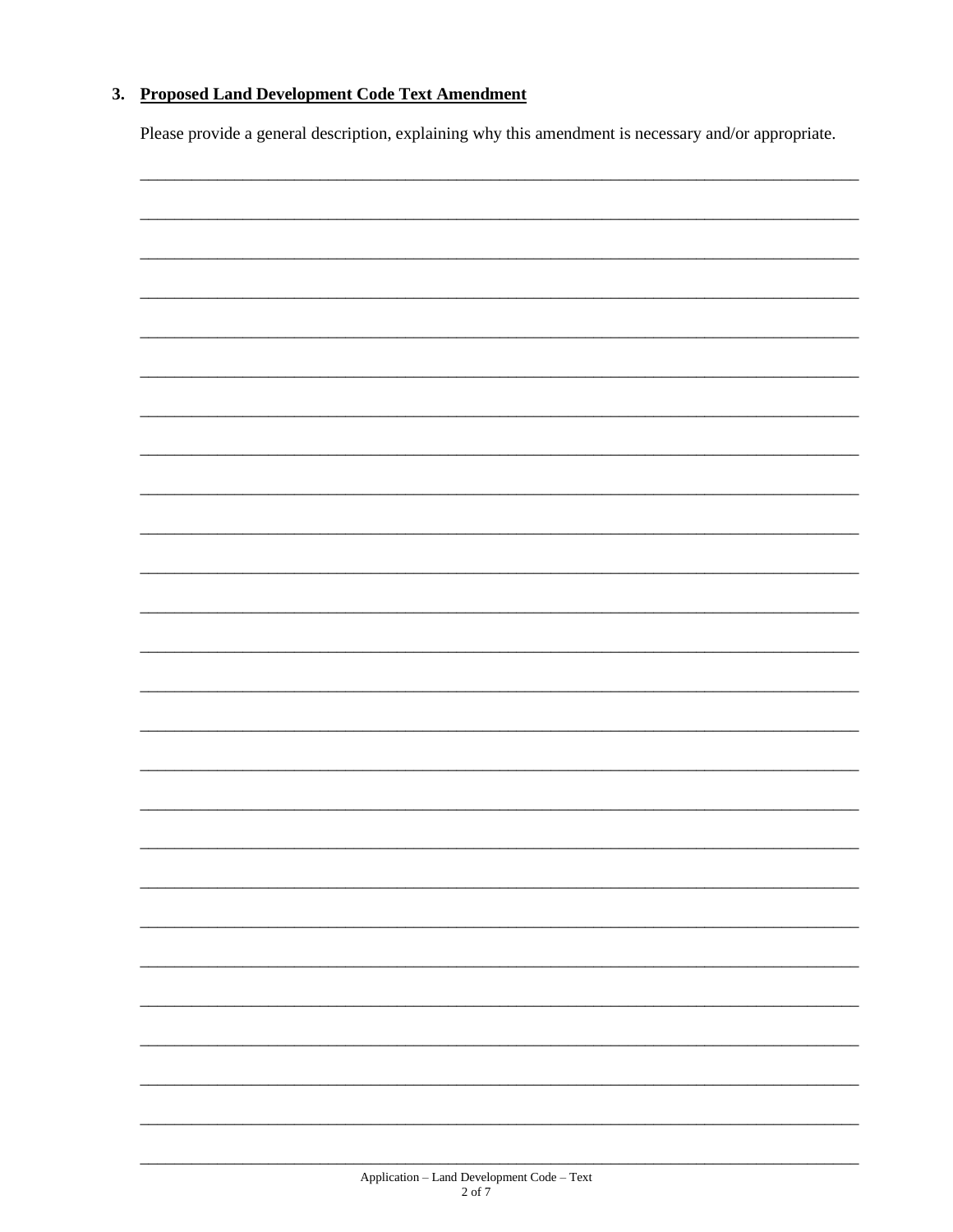### **4. SUBMITTAL REQUIREMENTS FOR LAND DEVELOPMENT CODE TEXT AMENDMENT:**

- 1. \_\_\_\_\_ Completed Application **–** All applicable areas of the application shall be filled in and emailed or shared with **planning@cityofdestin.com**.
- 2. \_\_\_\_\_ Application Fee**:** [Fee Schedule](https://www.cityofdestin.com/DocumentCenter/View/119/Planning-Fees-FY2019?bidId=) (FY2019 Schedule of Fees, Resolution 19-11, adopted 08/05/19, effective 08/06/19)

**Application fee includes First Reviews only. Subsequent Submittal Reviews and all mailing costs will be invoiced to the Applicant; invoices must be paid prior to submittal of additional Submittal Review Packages.**

**Accepted Payments are Cash, Check, MasterCard or Visa. Checks shall be made payable to the City of Destin and submitted to the Planning Division, Community Development Department, City Hall Annex, 4100 Indian Bayou Trail, Destin, Florida 32541**

- 3. \_\_\_\_\_ Proof of Ownership A copy of the last recorded deed of the property. Owner on deed must correspond to "Current Owner" identified on page 1.
- 4. \_\_\_\_\_ Agent Affidavit (if applicable) Required if the applicant is other than the property owner.
- 5. \_\_\_\_\_ Application Affidavit Notarized acknowledgement by the applicant that the facts stated in the application are true.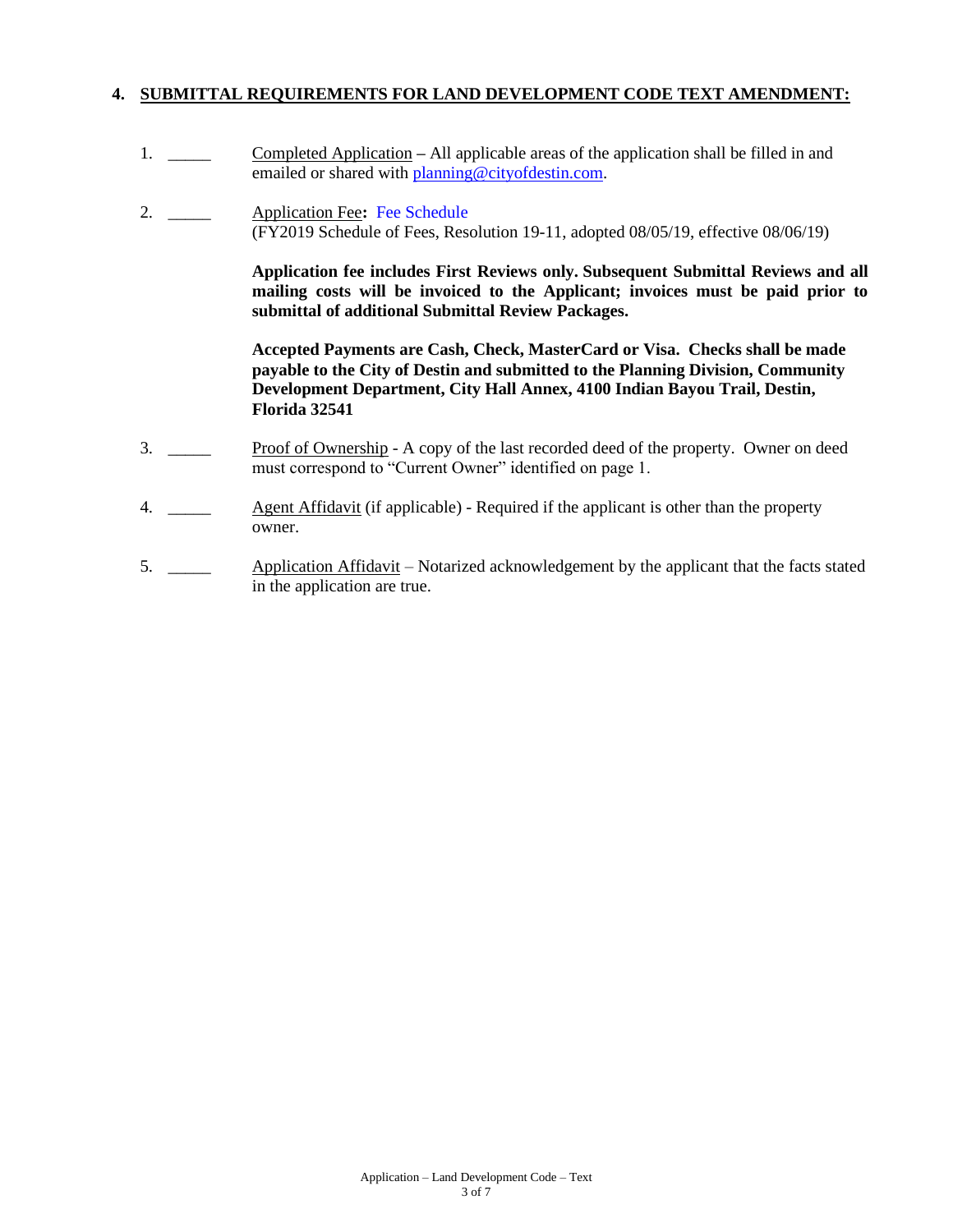# **AGENT AFFIDAVIT SPECIAL POWER OF ATTORNEY**

| and desiring to execute a Special Power of Attorney, have made, constituted and appointed, and by these presents                                                                                                                                                                                                                                                      |                     |  |
|-----------------------------------------------------------------------------------------------------------------------------------------------------------------------------------------------------------------------------------------------------------------------------------------------------------------------------------------------------------------------|---------------------|--|
|                                                                                                                                                                                                                                                                                                                                                                       |                     |  |
|                                                                                                                                                                                                                                                                                                                                                                       |                     |  |
| my Attorney-in-Fact to act as follows, GIVING AND GRANTING unto said attorney full power to act as my                                                                                                                                                                                                                                                                 |                     |  |
|                                                                                                                                                                                                                                                                                                                                                                       |                     |  |
| FURTHER, I do authorize the aforesaid Attorney-in-Fact to perform all necessary acts in the execution of the<br>aforesaid authorization with the same validity as I could effect if personally present. Any act or thing lawfully<br>done hereunder by the said attorney shall be binding on myself and my heirs, legal and personal representative,<br>and assigns.  |                     |  |
| PROVIDED; however, that any and all transactions conducted hereunder for me or for my account shall be<br>transacted in my name, and that all endorsements and instruments executed by the said attorney for the purpose of<br>caring out the foregoing powers shall contain my name, followed by that of my said attorney and the designation<br>"Attorney-in-Fact." |                     |  |
|                                                                                                                                                                                                                                                                                                                                                                       | <b>OWNER</b>        |  |
|                                                                                                                                                                                                                                                                                                                                                                       | Signature           |  |
|                                                                                                                                                                                                                                                                                                                                                                       | <b>Printed Name</b> |  |
| <b>STATE OF _________________</b><br>COUNTY OF                                                                                                                                                                                                                                                                                                                        |                     |  |
| The foregoing instrument was acknowledged before me by means of physical presence or online<br>notarization $\int$ , this ____ day of __________________, 20_____,                                                                                                                                                                                                    |                     |  |
| By: $\overline{\phantom{a}}$<br>(Print name)                                                                                                                                                                                                                                                                                                                          |                     |  |
| Personally known _____ OR Produced Identification_______________________________                                                                                                                                                                                                                                                                                      |                     |  |
| <u> 1989 - Jan James James, politik eta idazleari (h. 1989).</u>                                                                                                                                                                                                                                                                                                      | Seal:               |  |
| Notary Signature                                                                                                                                                                                                                                                                                                                                                      |                     |  |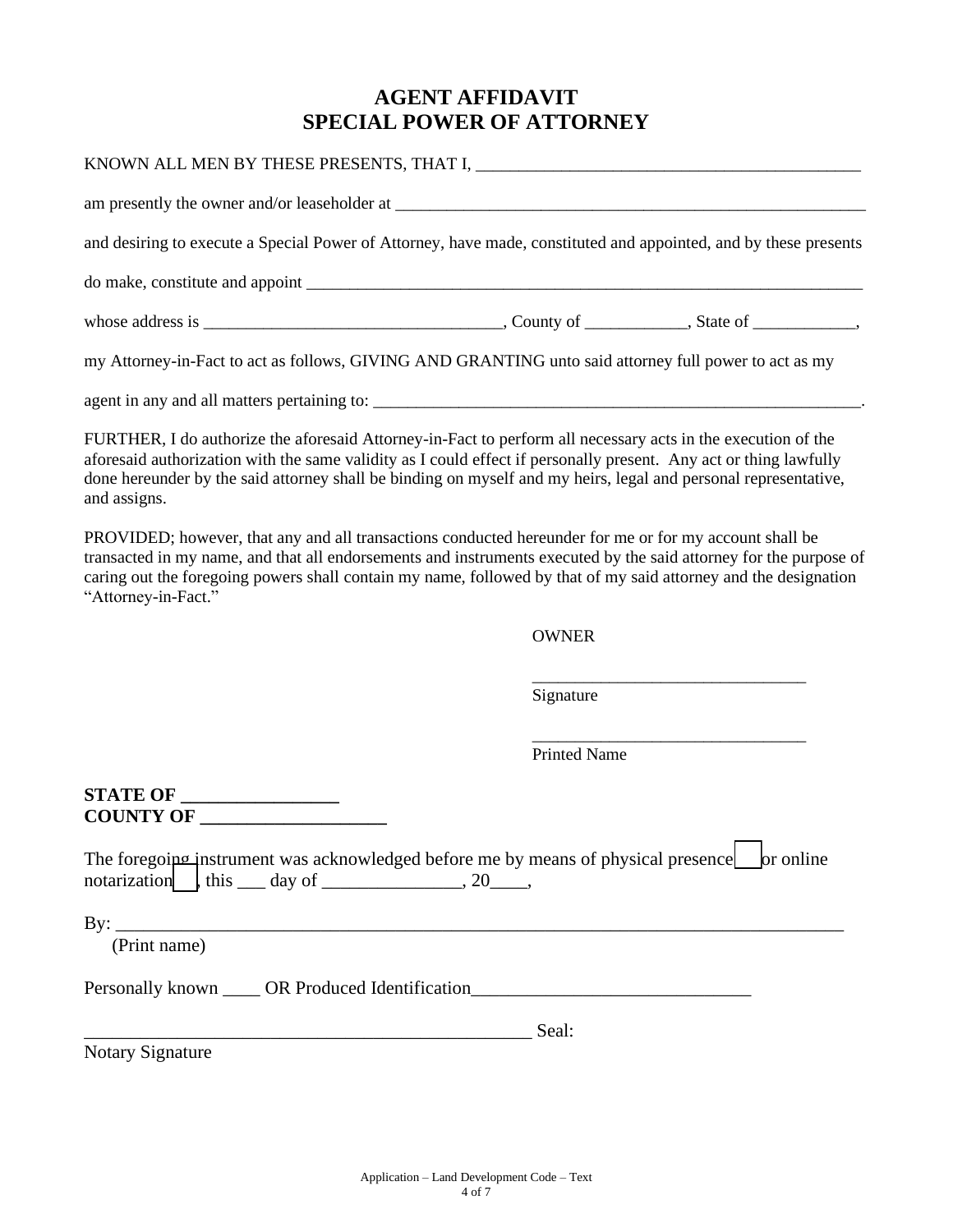# **CITY OF DESTIN APPLICATION AFFIDAVIT**

I declare that I have read and completed the foregoing application for an amendment to the City of Destin Code of Ordinances, and to the best of my knowledge, believe the facts stated in the application are true.

### APPLICANT

\_\_\_\_\_\_\_\_\_\_\_\_\_\_\_\_\_\_\_\_\_\_\_\_\_\_\_\_\_\_\_\_

\_\_\_\_\_\_\_\_\_\_\_\_\_\_\_\_\_\_\_\_\_\_\_\_\_\_\_\_\_\_\_\_

Signature

Printed Name

**STATE OF \_\_\_\_\_\_\_\_\_\_\_\_\_\_\_\_\_ COUNTY OF \_\_\_\_\_\_\_\_\_\_\_\_\_\_\_\_\_\_\_\_**

|                                                          |  | The foregoing instrument was acknowledged before me by means of physical presence   br online |  |  |
|----------------------------------------------------------|--|-----------------------------------------------------------------------------------------------|--|--|
| notarization $\vert \cdot \vert$ this _____ day of _____ |  | $\sim 20$                                                                                     |  |  |

 $By:$ 

(Print name)

Personally known \_\_\_\_ OR Produced Identification\_\_\_\_\_\_\_\_\_\_\_\_\_\_\_\_\_\_\_\_\_\_\_\_\_\_\_\_\_\_\_\_

\_\_\_\_\_\_\_\_\_\_\_\_\_\_\_\_\_\_\_\_\_\_\_\_\_\_\_\_\_\_\_\_\_\_\_\_\_\_\_\_\_\_\_\_\_\_\_\_ Seal:

Notary Signature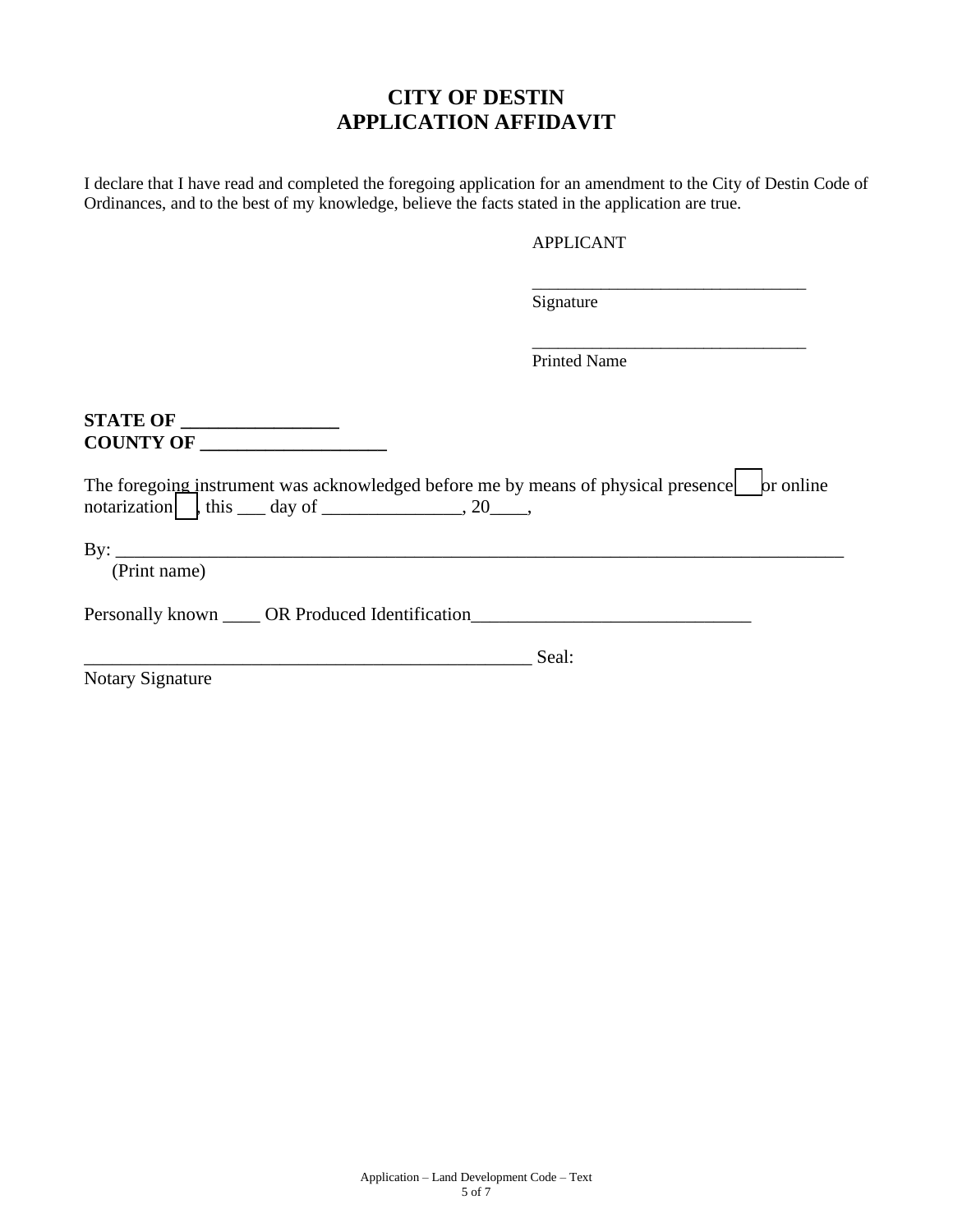## **DO NOT SUBMIT INORMATION BELOW WITH APPLICATION**

# **APPLICATION AND HEARING INFORMATION**

### **A. Does Your Request Meet the Criteria for this Application?**

As required by the Destin Comprehensive Plan and Land Development Code, certain criteria must be met in order to request a Land Development Code (LDC) Amendment. The proposed amendment must meet the following two criteria in order for the City to accept the application:

- 1. The City cannot approve an LDC Amendment application that would make the Land Development Code inconsistent with the adopted Comprehensive Plan.
- 2. The proposed LDC Amendment cannot involve the same property in which an application for an LDC Amendment has been denied within the past 12 months from the date of denial.

#### **B. What Information Do I Need to Submit with My Application?**

- 1. A complete LDC Amendment application and notarized Application Affidavit shall be submitted to the Community Development Department at the City Hall Annex, 4100 Indian Bayou Trail, Destin, Florida 32541.
- 2. Prior to submittal, a pre-application meeting with Planning Division staff must have been held.
- 3. Application Fee
- 4. A complete and notarized Agent Affidavit shall be submitted (if the applicant is not the owner). Agent Affidavit's must be provided from all owners of the subject property.
- 5. Additional information may be required, such as sketches, graphic representations, models, etc. to help convey the intended result of the LDC Amendment.

### **C. Hearing and Application Submittal**

- 1. The Local Planning Agency (LPA) meets third Thursday of each month at 5:30 pm in the City Hall Boardroom, 4200 Indian Bayou Trail, Destin, Florida 32541.
- 2. Application submittal deadlines are the third Thursday of each month, 30 days prior to the desired meeting date. Submittal by this deadline does not guarantee placement on a specific meeting date.

### **D. Preparing for Your Public Hearing**

1. A public hearing before the LPA is required for any proposed amendments to the Destin Land Development Code. The LPA will forward proposed amendment to the City Council for a first reading public hearing with a recommendation of approval or denial. The City Council must adopt the amendment by ordinance at a second reading.